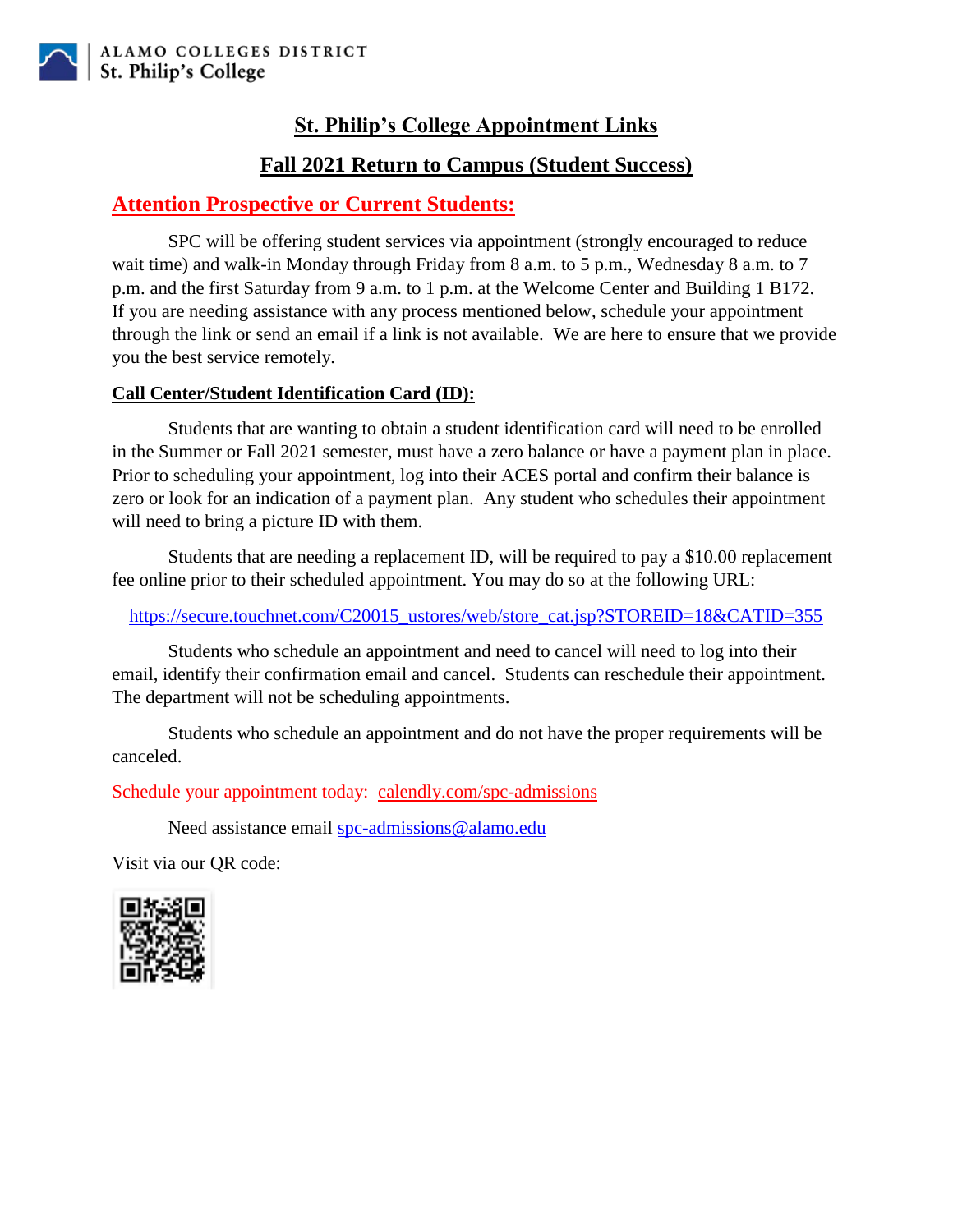### **Academic Advising and Veteran Affairs**

 Current students will have the capability of scheduling their appointment in their ACES portal under Navigate.

Schedule your appointment today in your ACES portal (Navigate).

Need assistance email [spc-advising@alamo.edu](mailto:spc-advising@alamo.edu) for Advising or [spc](mailto:spc-vetaffairs@alamo.edu)[vetaffairs@alamo.edu](mailto:spc-vetaffairs@alamo.edu) for Veteran Affairs

#### **Testing Office**

Students that are needing assistance with remote, on-campus testing or technology checks will be able to schedule an appointment. Contact 210.486.2444.

Schedule your appointment today: <https://booknow.appointment-plus.com/43vjyyxq/>

Need assistance email [spc-testcenter@alamo.edu](mailto:spc-testcenter@alamo.edu)

Schedule via our QR code:



### **Admission/Residency:**

Students that are needing assistance with address and/or residency (for tuition purposes) changes. All appointments are done via ZOOM.

Schedule your appointment today: <https://calendly.com/spc-residency>

Schedule your Calendly appointment via our QR code:



Need assistance email [spc-residency@alamo.edu](mailto:spc-residency@alamo.edu)

ZOOM via our QR code:

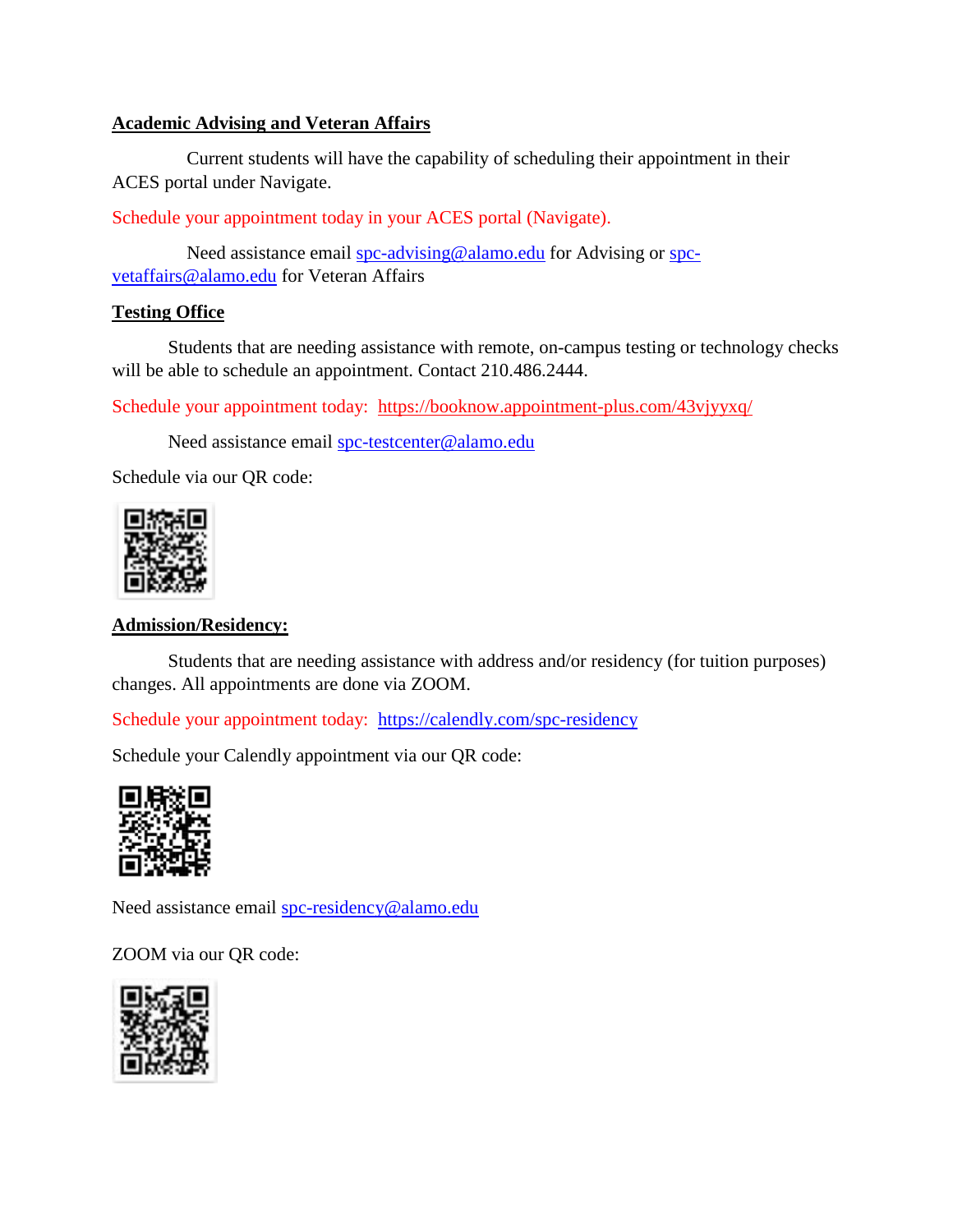### **Records and Registration/Enrollment Management:**

 Students needing assistance with their student record (i.e., registration: add/drop, transcript questions, registration holds, 3-peat, change of major/change of primary institution, and online forms). All appointments are done via ZOOM.

Schedule your appointment today: <https://calendly.com/spc-records>

Schedule your Calendly via our QR code:



Need assistance email [spc-records@alamo.edu](mailto:spc-records@alamo.edu)

ZOOM via our QR code:



### **Student Onboarding/AlamoPROMISE/Recruitment/College Connections**

 Students that are needing assistance with onboarding to include ApplyTexas application, bacterial meningitis and holds related to the application checklist.

Need additional assistance email [spc-recruit@alamo.edu](mailto:spc-recruit@alamo.edu)

Schedule your appointment today by emailing your Enrollment Coach directly:

**Students Last Names A – J Dawn Lopez** - Certified Enrollment Coach *Email: [klopez228@alamo.edu](mailto:klopez228@alamo.edu) Phone: 210-486-2820* **Students Last Names K – Z Jaime Sosa** - Certified Enrollment Coach *Email: [jsosa70@alamo.edu](mailto:jsosa70@alamo.edu) Phone: 210-486-2631* **College Connection and AlamoPROMISE (Highlands) Deborah Gee** - Certified Enrollment Coach *Email[: dgee@alamo.edu](mailto:dgee@alamo.edu) Phone: 210-486-2529* **AlamoPROMISE (Sam Houston) Alan Freeman** – Enrollment Team Lead (Interim) *Email[: afreeman28@alamo.edu](mailto:afreeman28@alamo.edu) Phone: 210-486-2309*